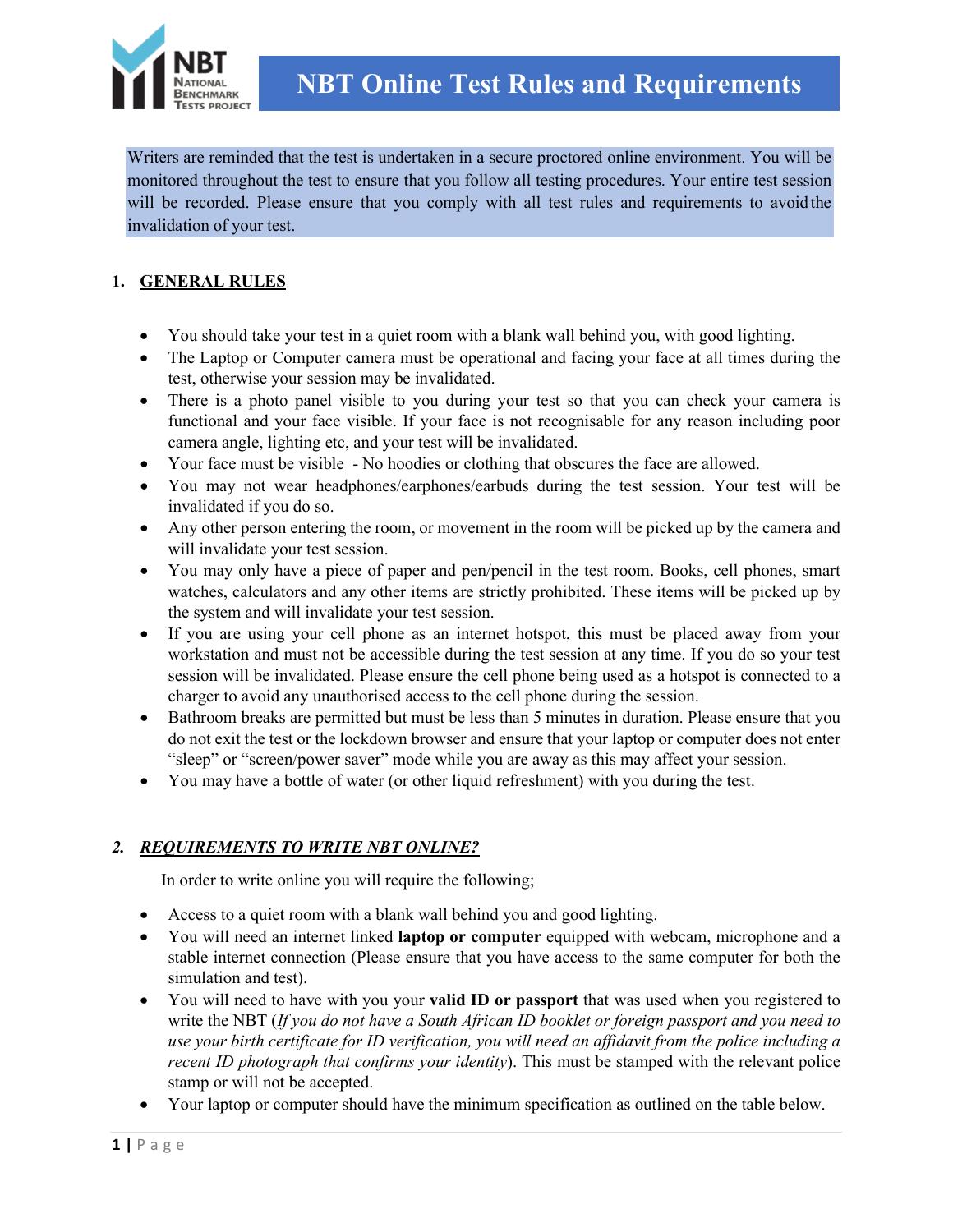

(*Kindly note that Cellphones, iPads and Tablets are NOT allowed and are NOT supported):* 

| Minimum device requirements in order to write the NBT test online |                          |                          |                                                                                                  |
|-------------------------------------------------------------------|--------------------------|--------------------------|--------------------------------------------------------------------------------------------------|
|                                                                   | Desktop/Tower            | Notebook/Laptop          | iMac/Macbook                                                                                     |
| <b>Operating System</b>                                           | Windows 10; 8; and 7     | Windows 10: 8: and 7     | Mac Operating System                                                                             |
|                                                                   |                          |                          | $10.15 - 10.12$ ; Mac OSX                                                                        |
|                                                                   |                          |                          | 10.11 and OSX 10.10                                                                              |
| Microphone                                                        | Microphone integrated    | Microphone integrated    | Microphone integrated                                                                            |
|                                                                   | or external (inserted to | or external (inserted to | or external (inserted to                                                                         |
|                                                                   | aux point or sound       | aux point or sound       | aux point or sound                                                                               |
|                                                                   | (input                   | input)                   | input)                                                                                           |
| Webcam/Camera                                                     | Minimum of 480p,         | Minimum of 480p,         | Minimum of 480p,                                                                                 |
|                                                                   | however, 720p is         | however, 720p is         | however, 720p is                                                                                 |
|                                                                   | recommended              | recommended              | recommended                                                                                      |
| Memory                                                            | Minimum memory           | Minimum memory           | Minimum memory/hard                                                                              |
| (RAM)/Permanent                                                   | (RAM) required is 75 MB  | (RAM) required is 75 MB  | drive space is 120 MB                                                                            |
| <b>Hardrive Space</b>                                             |                          |                          |                                                                                                  |
|                                                                   |                          |                          | <b>Bandwidth/Internet line</b> 512 kpbs (recommended 512 kpbs (recommended 512 kpbs (recommended |
| speed                                                             | 1 MB)                    | 1 MB)                    | 1 MB)                                                                                            |

- You must have administrator rights on the computer as you are required to download the Lockdown Browser software onto the computer and may be prompted for the admin password. The test platform has a built-in communication or "chat" function. This chat function will allow you to send real-time queries to a consultant who will assist. Please note that no headsets may be worn during the test session.
- **Note:** The test environment does not require a high-speed internet connection and the minimum recommended line speed is **1MB** (an entry level wired/fibre or 3G connection should be adequate). **Data usage is relatively low, and you will require approximately 1G to complete each test.**

## **3. COMPUTER SETTINGS AND RECOMMENDED BROWSERS**

- It is the responsibility of the writer to ensure that they have administrator rights on the computer as you are required to download a piece of software called the **"Lockdown Browser"** and you may be prompted for the admin password to install this.
- The Lockdown Browser is downloaded only once you are logged into the test platform (**[https://cetap.edtest.ai/\)](https://cetap.edtest.ai/) (link will only be available after 24th April 2022)** and instructions are provided on-screen.
- **Google Chrome & Firefox browsers** are recommended to ensure you have the best experience.
- The writer is also responsible for ensuring that the webcam is operational and that **webcam** access to apps including the "Lockdown Browser" are enabled.
- A **microphone** is recommended but not compulsory as the test platform does has a built-in communication or "chat" function to allow you to send real-time queries to a consultant for assistance.
- Please ensure that laptops, computers, routers, mobile hotspots etc. remain connected to mains power/chargers to avoid battery failure during the tests. Should your device shut down, you will be exited from the test.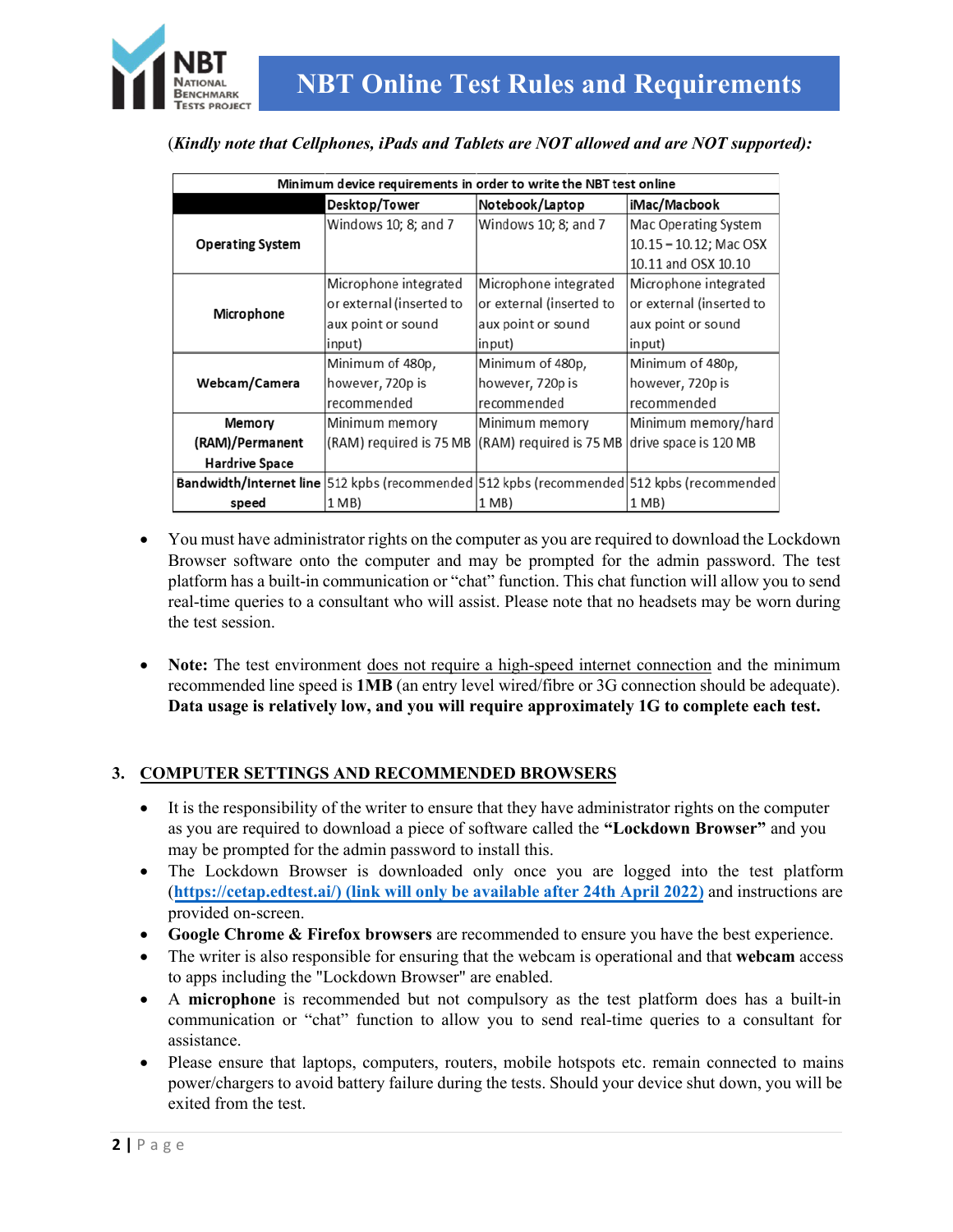

## *4. THE SIMULATION TEST (COMPULSORY)*

You are required to complete the COMPULSORY simulation before the Wednesday preceding to the test day. You will be communicated the specific deadlines for this simulation prior to the test. The purpose of this short simulation is to allow writers to familiarise themselves with the online test environment and go through the login processes and software downloads to avoid unexpected problems on the test day. Writers will go through the login processes and software downloads, to avoid unexpected problems on the test day and ensure a better test day experience. To ensure a better test experience, the **Simulation is compulsory for all registered students, ensure the lockdown browser is downloaded.** 

**There are two parts to the simulation:**

- **1. The Photo ID Verification Process**
- **2. Completion of Sample Test 5 Questions (after Lockdown Browser Download)**

**Writers are required to complete both steps for the simulation to be successfully completed. If you do not complete these, you will not be permitted to write the NBT on the test day. The Simulation will be available from 24 April for registered writers. Please allow seven days after registration for an online session, before accessing the platform.** 

#### **Do note the Simulation is not available on the test weekends.**

You must complete the simulation prior to the last Wednesday before the test day. This simulation will incorporate the Photo and ID verification process, and Lockdown Browser download, to mirror the actual test day and ensure that any potential difficulties are identified prior to the test session. For this reason, the simulation **must be done on the computer that you will use on the test day**. The simulation should take about 15 minutes to complete.

#### **4.1 SIMULATION PROCEDURE**

- The simulation is accessed from the link<https://cetap.edtest.ai/>
- The test on the test date will also be accessed from this link.
- In order to login you require:
	- o **Your Username which is your NBT Ref No.**
		- and,
	- o **Password is NBT123456 (***You will be prompted to change this***)**
- If for any reason you forget your password, please click "forgot password" to reset and follow the onscreen instruction.
- All writers will be required to go through a security confirmation and must have their photo ID / passport available.
- A clear recognisable image of yourself and ID must be captured during the ID verification process. Follow all onscreen instructions, review the images for clarity and retake if necessary.